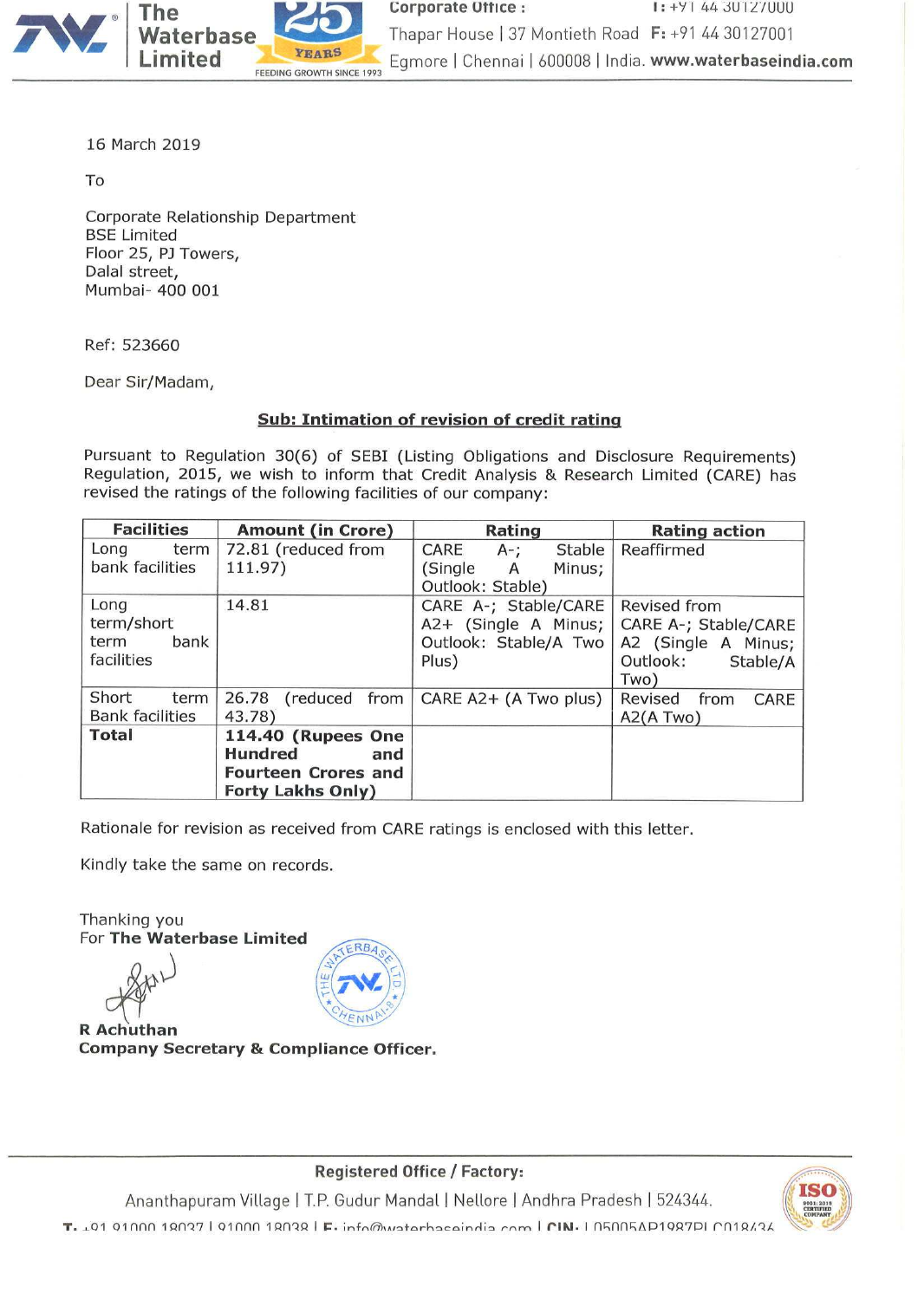



# CARE/KRO/RR/2018-19/1488

Mr. R. Sureshkumar CFO The Waterbase Limited Thapar House, 37 Montieth House, Egmore Chennai- 600008

March 4, 2019

Dear Sir,

# Credit rating of The Waterbase Limited

Please refer to our letter dated February 25, 2019 on the above subject.

- 2. The rationale for the rating is attached as an Annexure-l.
- 3. We request you to peruse the annexed documents and offer your comments, if any. We are doing this as <sup>a</sup> matter of courtesy to our clients and with <sup>a</sup> view to ensure that no factual inaccuracies have inadvertently crept in. Kindly revert as early as possible. In any case, if we do not hear from you by March 5, 2019, we will proceed on the basis that you have no comments to offer.

If you have any further clarifications, you are welcome to approach us.

Thanking you,

Yours faithfully,

w Mon Anil More

(Sr. Manager)

Enc|.: As above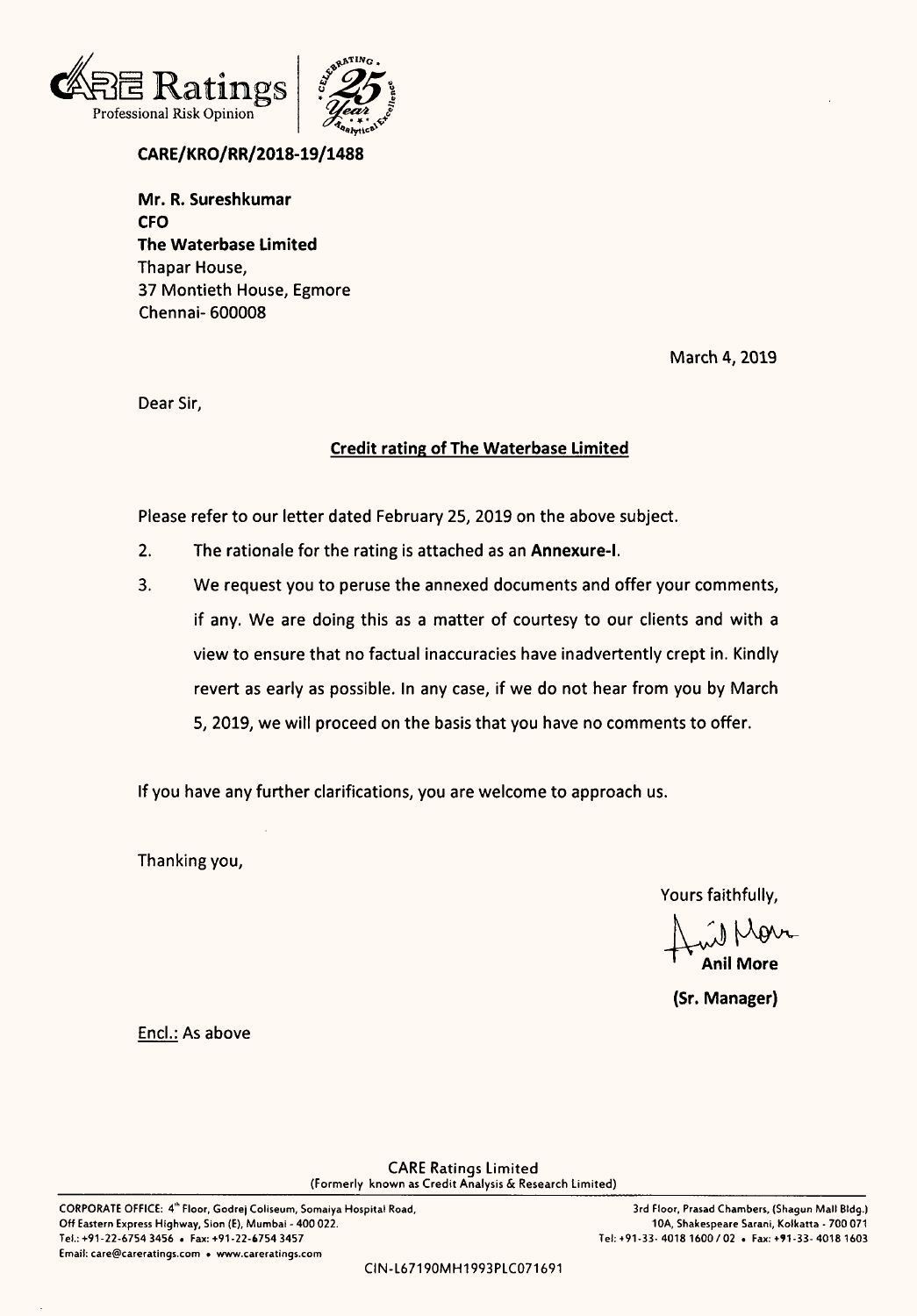# Rating Rationale

# The Waterbase Limited

| <b>Facilities</b>                              | <b>Amount</b><br>(Rs. Crore)                                                | Rating <sup>1</sup>                                                                       | <b>Rating Action</b>                                                                                |
|------------------------------------------------|-----------------------------------------------------------------------------|-------------------------------------------------------------------------------------------|-----------------------------------------------------------------------------------------------------|
|                                                | 72.81                                                                       | <b>CARE A-; Stable</b>                                                                    |                                                                                                     |
| Long term Bank Facilities                      | (reduced from                                                               | (Single A Minus; Outlook:                                                                 | <b>Reaffirmed</b>                                                                                   |
|                                                | 111.97)                                                                     | Stable)                                                                                   |                                                                                                     |
| Long term/Short term<br><b>Bank Facilities</b> | 14.81                                                                       | <b>CARE A-; Stable/CARE A2+</b><br>(Single A Minus; Outlook:<br><b>Stable/A Two Plus)</b> | <b>Revised from CARE A-;</b><br>Stable/CARE A2<br>(Single A Minus;<br><b>Outlook: Stable/A Two)</b> |
|                                                | 26.78                                                                       | <b>CARE A2+</b>                                                                           | <b>Revised from CARE A2</b>                                                                         |
| <b>Short term Bank Facilities</b>              | (reduced from 43.78)                                                        | (A Two Plus)                                                                              | (A Two)                                                                                             |
| Total                                          | 114.40<br>(Rs. One Hundred<br><b>Fourteen Crore and</b><br>Forty Lakh only) |                                                                                           |                                                                                                     |

Details of facilities in Annexure-1

#### Detailed Rationale & Key Rating Drivers

The revision in the short term rating assigned to the bank facilities of The Waterbase Limited (TWL) takes into account the improvement in the liquidity profile of the company. The ratings also factor in the improvement in the financial performance of the company in FY18 (refers to the period April <sup>01</sup> to March 31) marked by improvement in profitability margin and reduction in debt levels. The ratings also take note of the relatively stable operational performance during 9MFY19 and commencement of phase-I of hatchery from October'18.

The ratings continue to draw strength from experience of the promoters with long track record, the company being part of the Karam Chand Thapar (KCT) Group, strong brand & established marketing network, integrated nature of operations, and diversification into farm care products & frozen sea food.

The ratings are, however, constrained by the working capital intensive nature of operations, exposure to volatility in raw material prices, geographical concentration risk and risks inherent in the seafood industry.

M/

<sup>&</sup>lt;sup>1</sup>Complete definition of the ratings assigned are available at www.careratings.com and other CARE publications

CARE Ratings Limited (Formerly known as Credit Analysis & Research Limited)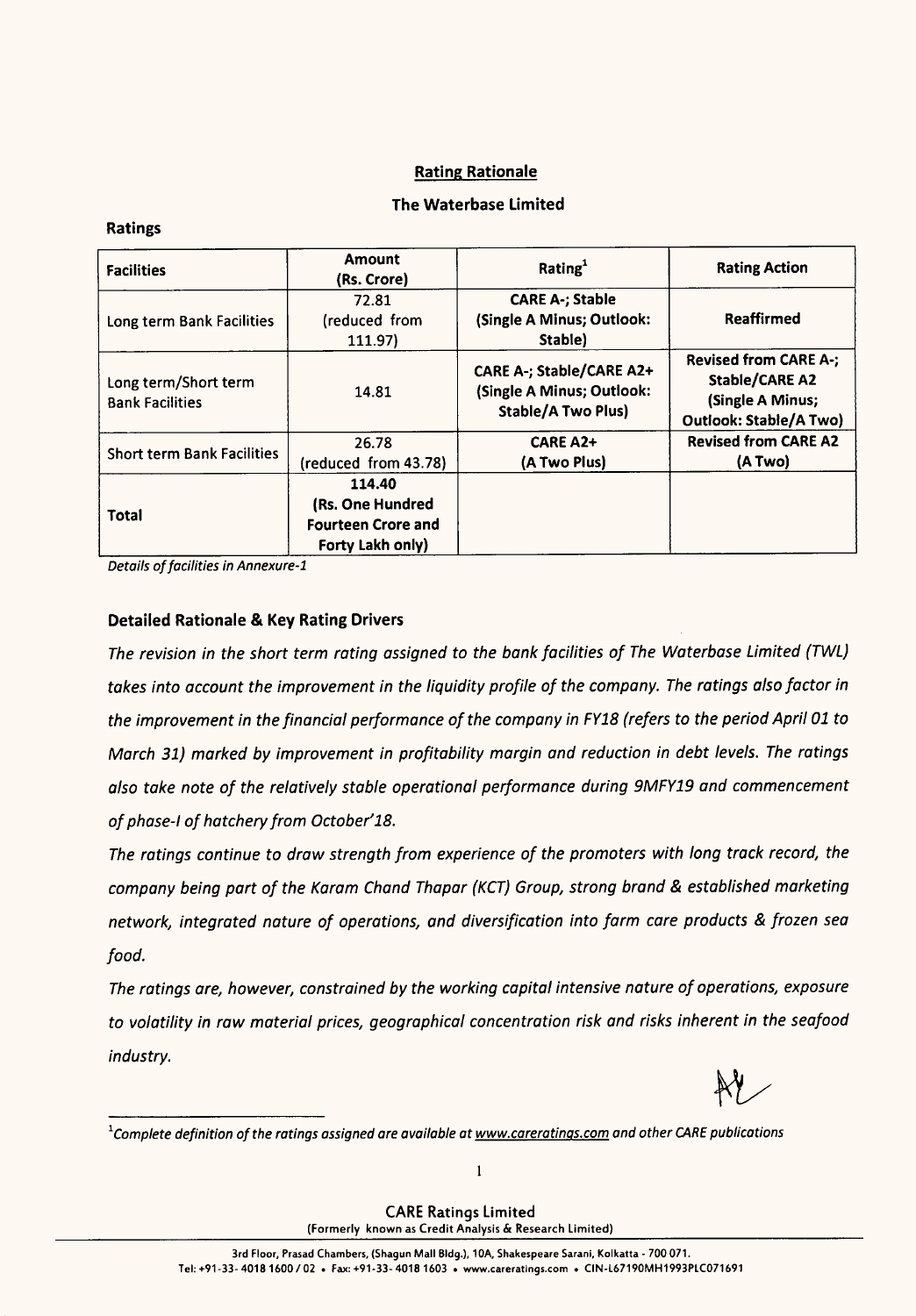Ability of the company to increase scale of operations with sustainability in profitability while maintaining the capital structure would remain the key rating sensitivities.

### Detailed description of the key rating drivers

# Experienced promoters with long track record

TWL is promoted by the Karam Chand Thapar (KCT) Group, <sup>a</sup> diversified portfolio of businesses with interests in sectors ranging from coal logistics, infrastructure, real estate and treasury.

TWL has <sup>a</sup> long track record of more than two decades. The company is spearheaded by Mr. Vikramaditya Thapar, Chairman. Mr. Thapar has been in the shrimp feed industry for almost three decades and thus has long experience in the seafood business. Further, the promoter is well supported with experienced personnel with continuously channelizing its marketing strategies to widen its market share in the international market. The day-to-day operations of the business are looked after by Mr Ramakanth <sup>V</sup> Akula (CEO). The senior management is assisted by <sup>a</sup> second tier management team having high degree of operational expertise.

# Strong brand and established network

The company sells shrimp feeds under the brand 'Bay White- Enriched', 'Ulta XL', 'Tiger Bay XL' and 'Magnum'. It sells various shrimp feeds that are of high quality, freshness, appropriate calorific value and rich in nutrients through an established network of more than 184 dealers primarily in the coastal areas. TWL enjoys strong and long standing relationship with its network of dealers with top <sup>10</sup> dealers contributing ~41% of the total sales in FY18. However there is no long-term or exclusive arrangement entered into with dealers.

# Diversification into farm care products and frozen sea food

TWL has diversified its product offering by launch of the farm care range of products under the brand name 'Baylife' in H1FY17 and frozen sea food products (processed shrimps and pasteurized crab meat) under the brand 'Price Catch' in Q3FY18.

# Relatively stable geographical concentration risk in an intensely competitive and fragmented market

The company undertakes manufacturing of shrimp feed; hence demand is linked to the fortunes of the seafood industry. The feed industry is driven by regional demand and supply because of

2

 $N$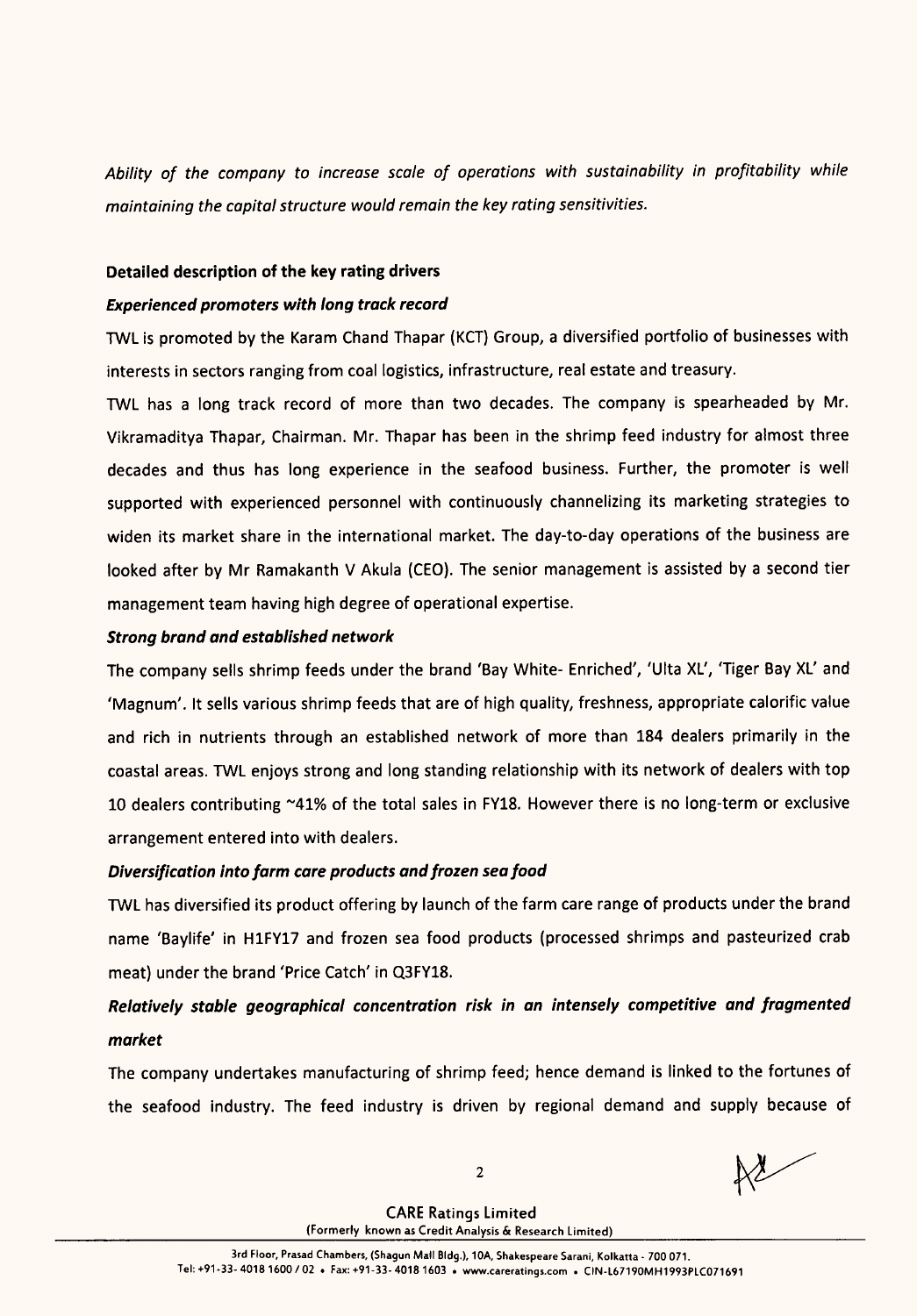transportation constraints and perishable nature of the products. Low capital intensity and low entry barriers facilitate entry of un-organised players, leading to high competition and fragmentation.

The revenue concentration risk of TWL remained similar in FY18 vis-à-vis FY17, with revenue contribution of around 53% from Andhra Pradesh, around 37% from Gujarat, Maharashtra and Goa, and remaining from other states in FY18.

# Significant improvement in profitability during FY18; albeit slight moderation in 9MFY19

The total operating income of the company increased by 6.50% from Rs.321.94 crore in FY17 to Rs.342.74 crore in FY18. The company witnessed healthy revenue growth from feed sales during FY18 primarily driven by volume growth with stable realisations. The PBILDT margin improved from 9.50% in FY17 to 16.81% in FY18 on account of significant decline in cost of raw materials along with increase in CU resulting in better fixed cost absorption. Consequently, with improvement in operating profit and lower capital charges, the PAT margin also improved from 3.58% in FY17 to 8.69% in FY18.

During 9MFY19, the company's total operating income increased by 13.50% with relatively stable profitability. The company reported PAT of Rs.29.40 crore on total operating income of Rs.314.33 crore in 9MFY19 vis-à-vis PAT of Rs.27.41 crore on total operating income of Rs.276.95 crore in 9MFY18. The PBILDT margin declined from 17.95% in 9MFY18 to 15.32% in 9MFY19 on account of rise in cost of raw materials after touching record lows last year. However, despite moderation in operating profit and stable capital charges, the PAT margin remained relatively stable at 9.21% in 9MFY19 vis-a-vis 9.88% in 9MFY18 as the company received insurance claim of Rs.3.55 crore pertaining to floods in FY16. GCA increased and stood at Rs.33.97 crore in 9MFY19 vis-a-vis Rs.30.39 crore in 9MFY18.

# Comfortable capital structure and debt protection metrics

The equity share capital of the company increased from Rs.38.60 crore as on March 31, <sup>2017</sup> to Rs.41.43 crore as on March 31, 2018 post issue of shares to Karam Chand Thapar & Bros. (Coal Sales) Limited, i.e., the shareholder of Pinnae Feeds Limited (PFL) in consideration of the amalgamation w.e.f November 27, 2017.

The debt equity ratio remained stable at 0.14x as on March 31, 2018 vis-a-vis 0.17x as on March 31, 2017 with drawdown of new loan of Rs.6.85 crore for hatchery project and scheduled repayment of

 $3$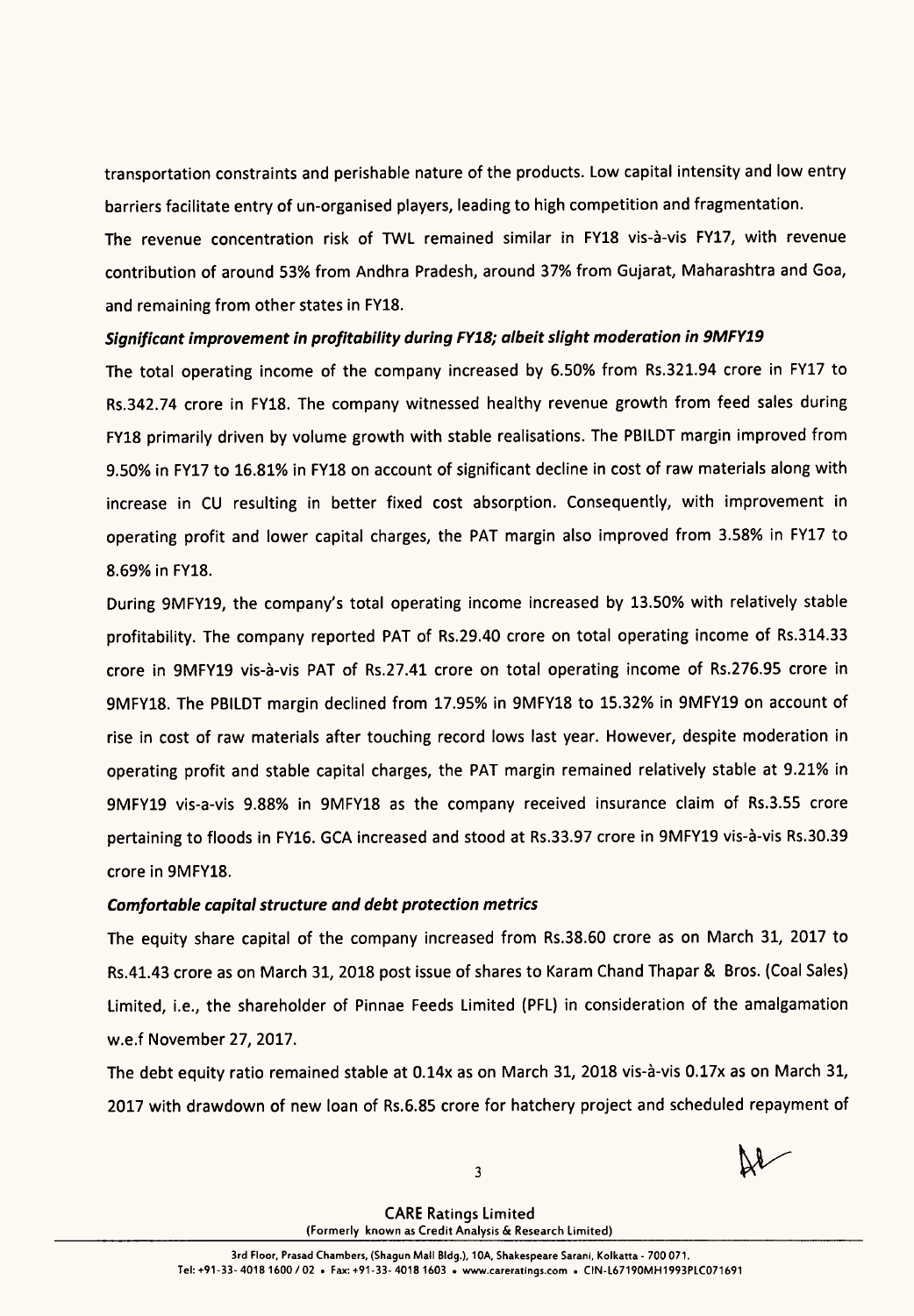existing term debt obligations. However, the overall gearing ratio improved significantly from 0.54x as on March 31, 2017 to 0.19x as on March 31, 2018 with lower working capital borrowings and accruals of profits to networth.

The interest coverage ratio improved and stood comfortable at 13.13x in FY18 vis-à-vis 3.56x in FY17. The total debt to GCA also improved and stood at 0.81x in FY18 as compared to 3.56x in FY17 with lower debt and higher cash accruals during the year.

The total debt reduced and stood at "Rs.19 crore as on December 31, 2018.

# Working capital intensive nature of operations

The operations of the company are working capital intensive on account of credit period of 60-100 days to dealers coupled with stocking of raw materials during the year end resulting in inventory period of 50-80 days. The company's main season is during March to July as evident by ~40% of yearly sales during the first quarter. The collection period remained at similar levels at <sup>91</sup> days for FY18 vis-à-vis 85 days for FY17, whereas, the inventory period increased from 68 days for FY17 to 104 days for FY18. The creditor period also increased to 54 days for FY18 vis-à-vis 34 days for FY17. Consequently, the operating cycle of the company increased and stood at 141 days for FY18 vis-à-vis 118 days for FY76.

# Successful commencement of Phase-l of hatchery

In order to diversify its revenue stream along with making it an integrated aquaculture plant, TWL is setting up <sup>500</sup> million post larvae (baby shrimps) hatchery in in two phases comprising of two modules of 250 million each. The company completed the phase-I as planned in QlFY19 at <sup>a</sup> cost of Rs.14 crore funded through term loan of Rs.10.50 crore and remaining through internal accruals. TWL commenced operations of phase-I from October'18. The phase-II is at nascent stage and would be implemented post successful season of phase-I at a cost of about Rs.6-7 crore through internal accruals.

Going forward the company does not have any major debt funded capex.

# Stable growth prospects of aquaculture industry

The supply of wild catch is expected to remain stagnant and the incremental supply is expected to come from aquaculture. Consequently, the Indian seafood industry is expected to grow with growth in global demand. All the major shrimp farming states in the country have increased their production

 $4$   $\aleph$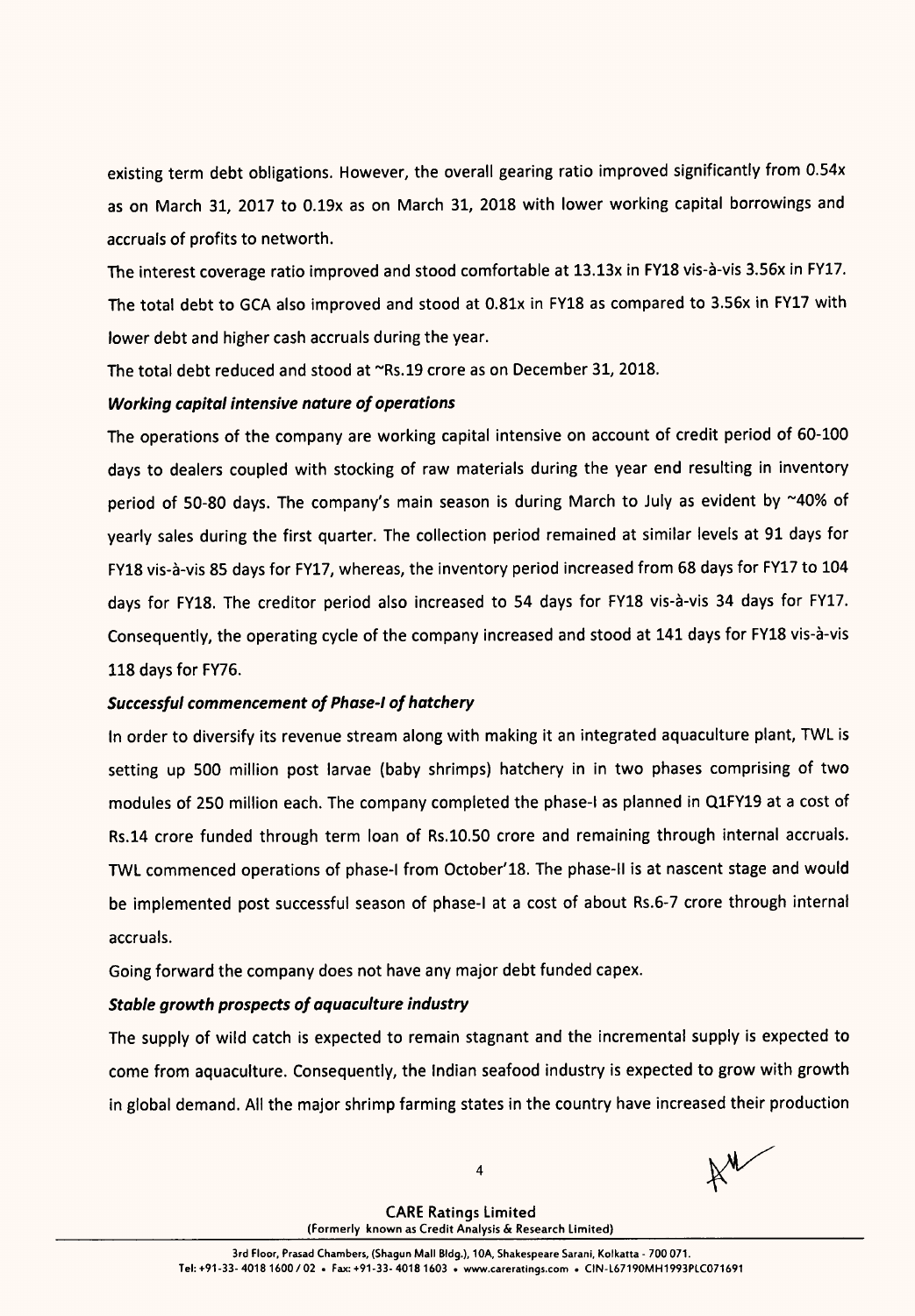in the last <sup>2</sup> years with Andhra Pradesh being the largest producer. Frozen shrimp continued to be the major export item in the export basket in terms of quantity and value. The shrimp exports have been increasing with adoption of Vannamei culture in India which has stocking density of three to four times over Black Tiger species/higher yield and lower cost of production leading to higher demand for same.

#### Volatility in raw material prices

The major raw materials are agro products like Soya, wheat flour and fish meal. Other raw materials are fish oil, Squid Meal, Molasses yeast, Mono-calcium Phosphate, Minerals, Vitamin C, Binders etc. Except additives, vitamins and minerals the other raw materials are purchased at prevailing market price. Since the raw material availability is seasonal in nature and dependent on climatic conditions, the raw material costs are volatile in nature.

#### Risks inherent in the seafood industry

The main threat to the industry is from diseases. Further, the Indian shrimp exports industry is highly fragmented given the low entry barriers and significant competition in the export market from other competing countries and threat from other seafood varieties. Moreover, government policies keep varying depending upon other macro-economic factors like Anti-dumping duties, inflation etc. which increase the expenses of the companies operating on the seafood industry. The anti-dumping duty (ADD) rates are revised every year by US authorities.

#### **Liquidity**

The liquidity profile of the company is satisfactory. Despite the working capital intensive nature of operations the working capital borrowings of the company has remained low due to the working capital requirement being funded from internal accruals. The average of maximum utilization of fund based limits stood at around 16% for the 12 months ended January'2019.

Analytical approach: Standalone

Applicable Criteria

CARE's Policy on Default Recognition Criteria for Short Term Instruments

W

5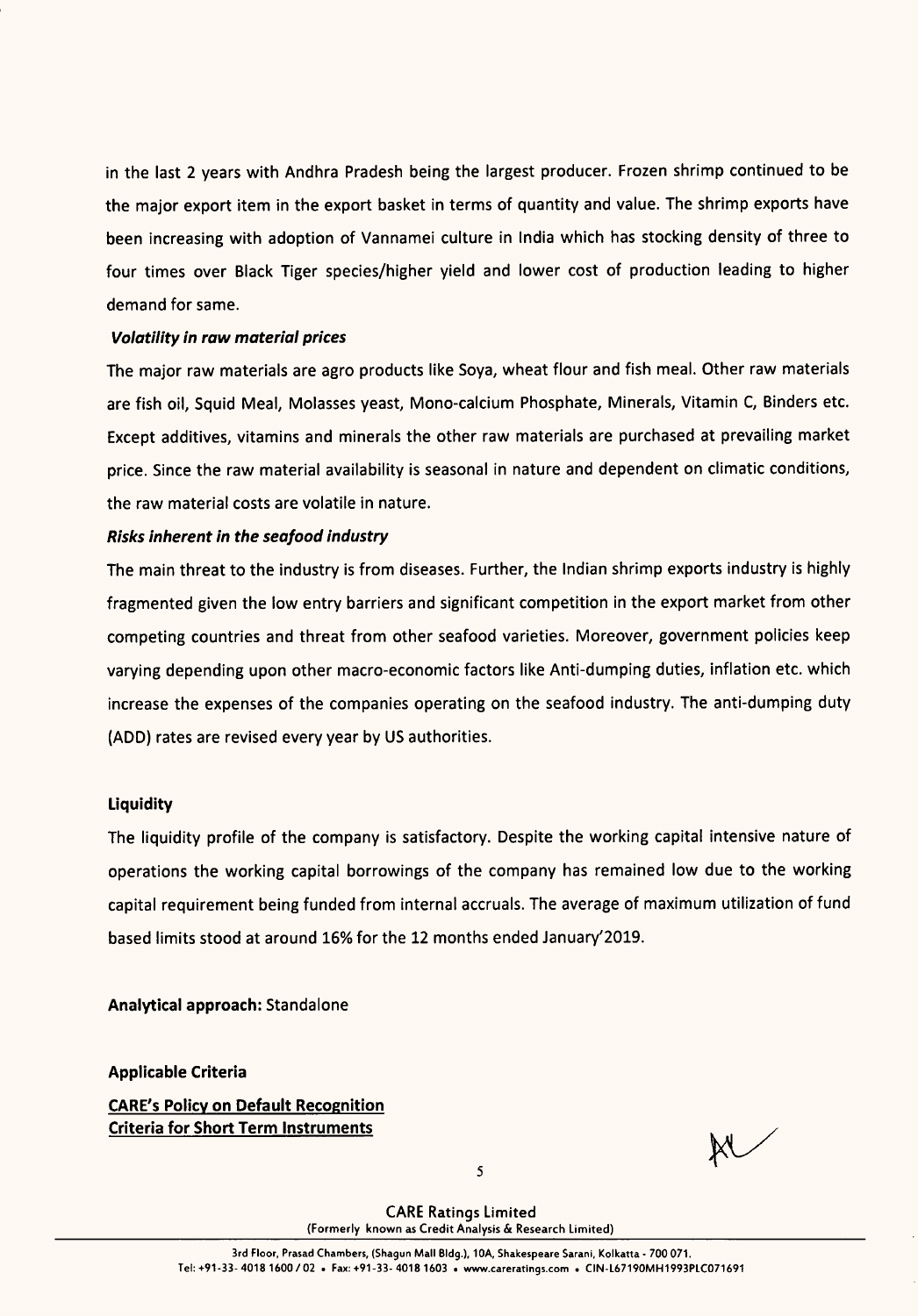# Criteria on assigning Outlook to Credit Ratings <u>Criteria on assigning outlook to order</u><br>Financial ratios – Non-Financial Sector CARE's methodology for manufacturing companies

#### About the Company

TWL was incorporated in November 23, 1987 as Thapar Waterbase Limited and commenced commercial operation in 1993 while the name got changed to present one in February 1992. It is promoted by the KCT Group with Mr. Vikramaditya Mohan Thapar as the Chairman of the Company. TWL is <sup>a</sup> partially integrated aquaculture entity, consisting of <sup>a</sup> feed plant having an installed capacity of 1,10,000 MTPA (increased from 35,000 mtpa after merger of PFL), <sup>a</sup> shrimp farm and <sup>a</sup> shrimp processing plant with an aggregate capacity of 4000 MTPA, all located at Nellore, Andhra Pradesh spread in an area of <sup>50</sup> acres. TWL also has cold storage facility capable of storing <sup>750</sup> MT of finished products. TWL's shrimp processing quality assurance lab is accredited with European Union Approval (No. 937), HACCP certification, BAP certification and EIC approval.

|                                            |          |          | (Rs. Crore) |
|--------------------------------------------|----------|----------|-------------|
| For the period ended / as at March 31,     | 2016     | 2017     | 2018        |
|                                            | (12m, A) | (12m, A) | (12m, A)    |
| <b>Working Results</b>                     |          |          |             |
| <b>Net Sales</b>                           | 299.01   | 319.54   | 339.36      |
| <b>Total Operating income</b>              | 300.14   | 321.94   | 342.74      |
| <b>PBILDT</b>                              | 29.75    | 30.58    | 57.62       |
| Interest                                   | 4.26     | 8.60     | 4.39        |
| Depreciation                               | 3.71     | 5.49     | 6.16        |
| <b>PBT</b>                                 | 2.59     | 17.92    | 48.61       |
| PAT (after deferred tax)                   | 2.17     | 11.57    | 29.90       |
| <b>Gross Cash Accruals</b>                 | 6.31     | 18.56    | 35.35       |
| <b>Financial Position</b>                  |          |          |             |
| <b>Equity Capital</b>                      | 38.60    | 38.60    | 41.43       |
| <b>Networth</b>                            | 113.17   | 122.97   | 148.04      |
| <b>Total capital employed</b>              | 167.28   | 193.11   | 180.08      |
| <b>Key Ratios</b>                          |          |          |             |
| Growth                                     |          |          |             |
| Growth in Total operating income (%)       | 7.32     | 7.26     | 6.46        |
| Growth in PAT (after deferred tax) (%)     | $-88.47$ | 434.59   | 158.36      |
| Profitability                              |          |          |             |
| PBILDT/Total Op. income (%)                | 9.91     | 9.50     | 16.81       |
| PAT (after deferred tax)/ Total income (%) | 0.72     | 3.58     | 8.69        |

# Standalone Financial Performance:

CARE Ratings Limited (Formerly known as Credit Analysis & Research Limited)

6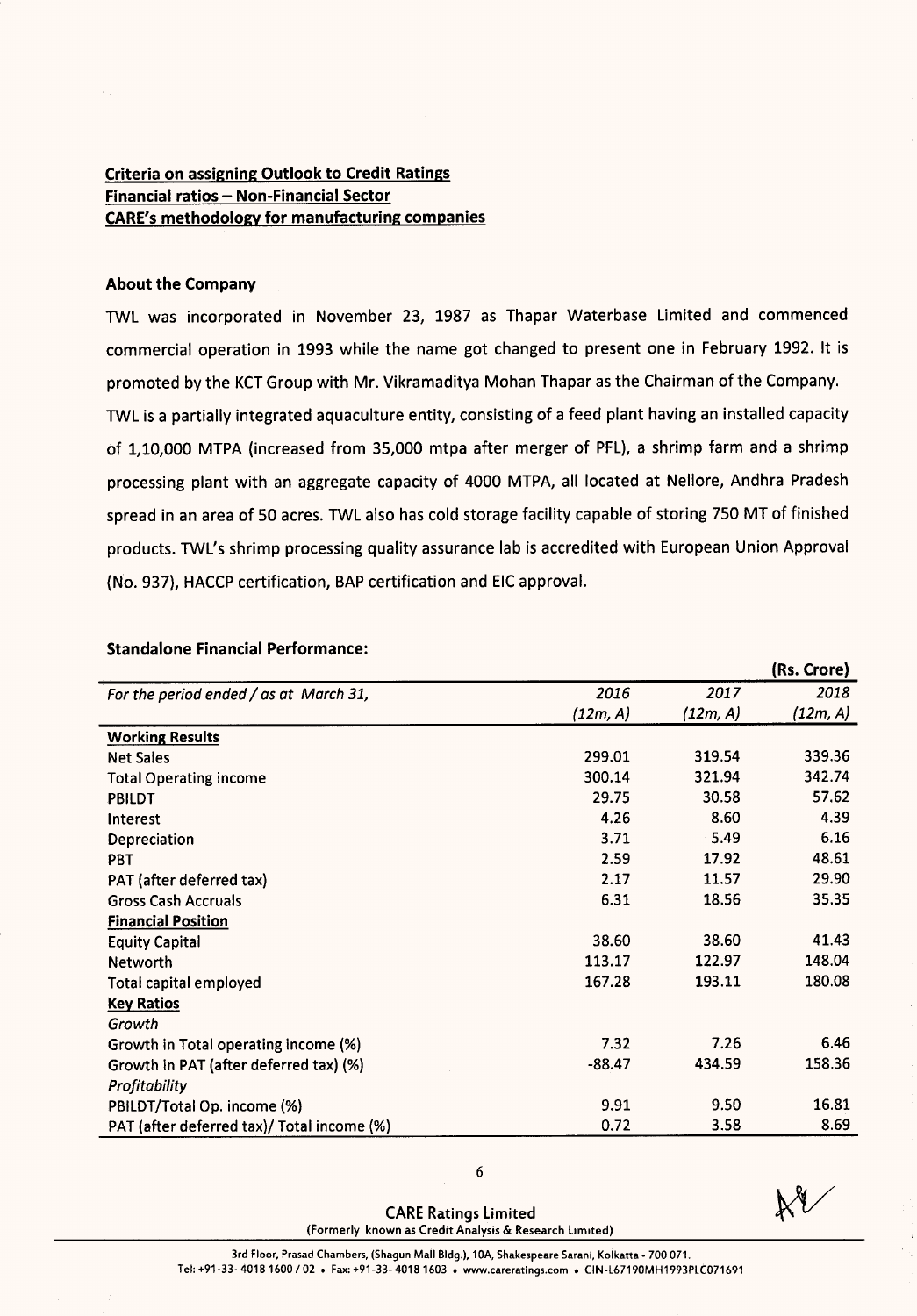| For the period ended / as at March 31, | 2016     | 2017     | 2018     |
|----------------------------------------|----------|----------|----------|
|                                        | (12m, A) | (12m, A) | (12m, A) |
| <b>ROCE (%)</b>                        | 4.52     | 14.59    | 28.49    |
| Solvency                               |          |          |          |
| Debt Equity ratio (times)              | 0.24     | 0.17     | 0.14     |
| Overall gearing ratio (times)          | 0.47     | 0.54     | 0.19     |
| Interest coverage(times)               | 6.99     | 3.56     | 13.13    |
| Term debt/Gross cash accruals (years)  | 4.31     | 1.10     | 0.57     |
| Total debt/Gross cash accruals (years) | 8.39     | 3.56     | 0.81     |
| Liquidity                              |          |          |          |
| Current ratio (times)                  | 1.82     | 1.61     | 2.02     |
| <b>Quick ratio (times)</b>             | 1.40     | 1.03     | 1.10     |
| <b>Turnover</b>                        |          |          |          |
| Average collection period (days)       | 75       | 85       | 91       |
| Average inventory (days)               | 54       | 68       | 104      |
| Average creditors (days)               | 36       | 34       | 54       |
| Operating cycle (days)                 | 93       | 118      | 141      |

A: Audited

#### Status of non-cooperation with previous CRA: Not Applicable

#### Any other information: Not Applicable

#### Rating History for last three years: Please refer Annexure-Z

Note on complexity levels of the rated instrument: CARE has classified instruments rated by it on the basis of complexity. This classification is available at www.careratings.com. Investors/market intermediaries/regulators or others are welcome to write to care@careratings.com for any clarifications.

#### Analyst Contact: Name: Mr Anil More Tel: 033-4018 1623 Mobile : 84448 67144

Email: anil.more@careratings.com

This follows our Press Release for the company published on March 1, 2019.

#### About CARE Ratings:

CARE Ratings commenced operations in April <sup>1993</sup> and over two decades, it has established itself as one of the leading credit rating agencies in India. CARE is registered with the Securities and Exchange Board of India (SEBI) and also recognized as an External Credit Assessment Institution (ECAI) by the Reserve Bank of India (RBI). CARE Ratings is proud of its rightful place in the Indian capital market built around investor confidence. CARE Ratings provides the entire spectrum of credit rating that helps the corporates to raise capital for their various requirements and assists the investors to form an informed investment decision based on the credit risk and their own risk-return expectations. Our rating and grading service offerings leverage our domain and analytical expertise backed by the methodologies congruent with the international best practices.

7

 $\frac{1}{2}$ 

(Formerly known as Credit Analysis 8: Research Limited) CARE Ratings Limited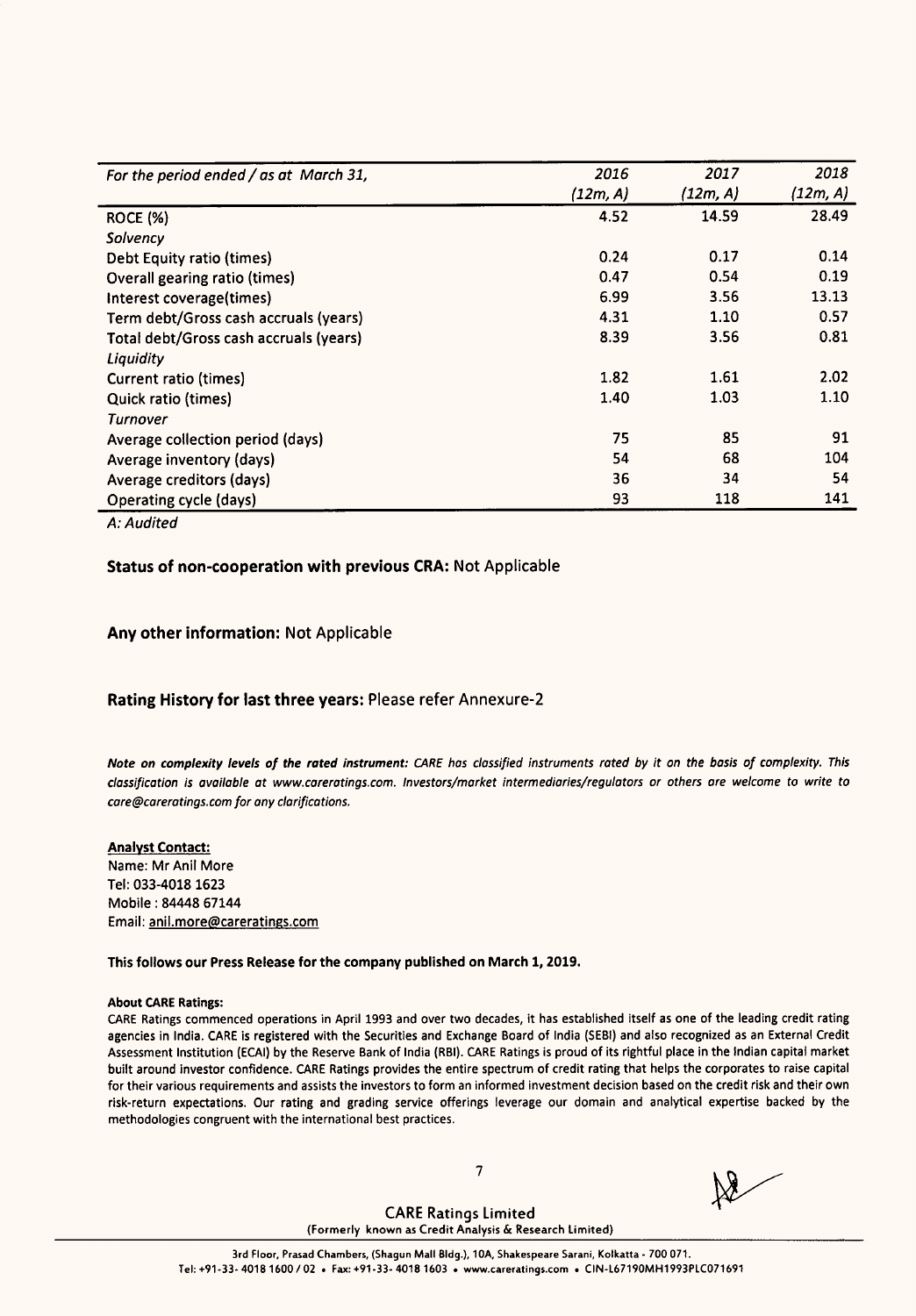#### **Disclaimer**

CARE's ratings are opinions on credit quality and are not recommendations to sanction, renew, disburse or recall the concerned bank facilities or to buy, sell or hold any security. CARE has based its ratings/outlooks on information obtained from sources believed by it to be accurate and reliable. CARE does not, however, guarantee the accuracy, adequacy or completeness of any information and is not responsible for any errors or omissions or for the results obtained from the use of such information. Most entities whose bank facilities/instruments are rated by CARE have paid <sup>a</sup> credit rating fee, based on the amount and type of bank facilities/instruments. In case of partnership/proprietary concerns, the rating /outlook assigned by CARE is based on the capital deployed by the partners/proprietor and the financial strength of the firm at present. The rating/outlook may undergo change in case of withdrawal of capital or the unsecured loans brought in by the partners/proprietor in addition to the financial performance and other relevant factors.

 $\mathbb{X}$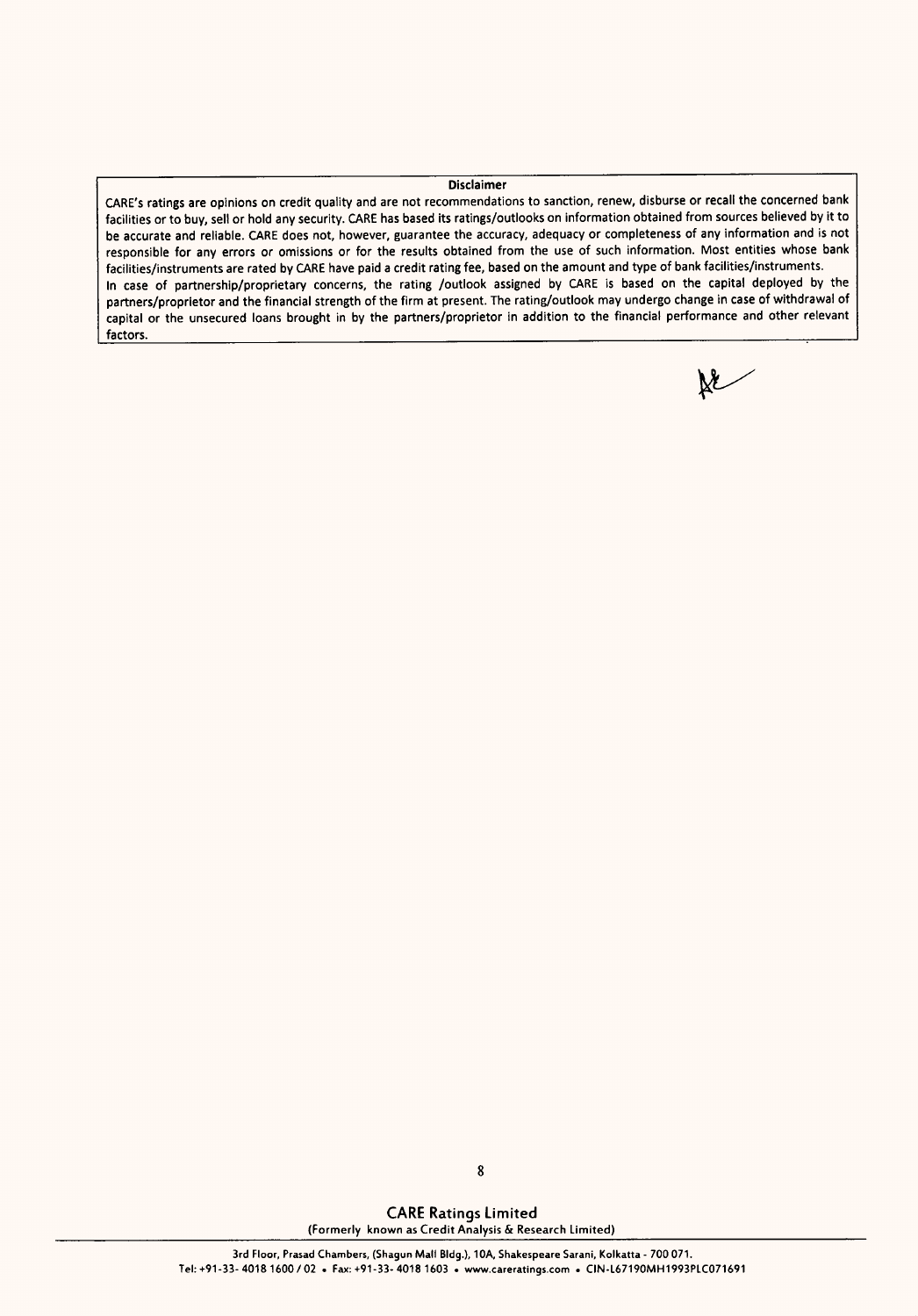# Annexure-l: Details of Facilities

| Name of the<br>Instrument                                   | Date of<br>Issuance | Coupon<br>Rate | <b>Maturity</b><br><b>Date</b> | Size of the Issue<br>(Rs. crore) | Rating assigned along with<br><b>Rating Outlook</b> |
|-------------------------------------------------------------|---------------------|----------------|--------------------------------|----------------------------------|-----------------------------------------------------|
| lFund-based - LT-Cash Credit                                |                     |                |                                | 40.86                            | CARE A-; Stable                                     |
| Mon-fund-based - ST-Letter of credit                        | $\blacksquare$      |                | $\blacksquare$                 | 22.75                            | ICARE A2+                                           |
| Non-fund-based - LT-Bank Guarantees                         |                     |                |                                | 2.55                             | CARE A-; Stable                                     |
| Fund-based - LT-Packing Credit in Indian<br>rupee           | ٠                   |                |                                | 10.00                            | CARE A-; Stable                                     |
| Non-fund-based - ST-Bills Discounting /<br>Bills Purchasing |                     |                |                                | A.OO                             | ICARE A2+                                           |
| Non-fund-based - ST-Forward Contract                        | $\blacksquare$      |                |                                | 0.03                             | ICARE A2+                                           |
| Fund-based - LT-Term Loan                                   |                     |                | Dec'23                         | 19.40                            | CARE A-; Stable                                     |
| Non-fund-based - LT/ ST-Bank<br><b>Guarantees</b>           |                     |                | $\blacksquare$                 | 14.81                            | CARE A-: Stable / CARE A2+                          |

# Annexure-Z: Rating History of last three years

| Sr. | Name of the                  |             | <b>Current Ratings</b> |               |                       |             | <b>Rating history</b> |                |
|-----|------------------------------|-------------|------------------------|---------------|-----------------------|-------------|-----------------------|----------------|
| No. | Instrument/Bank              | <b>Type</b> | <b>Amount</b>          | <b>Rating</b> | Date(s) &             | Date(s) &   | Date(s) &             | Date(s) &      |
|     | <b>Facilities</b>            |             | Outstanding            |               | Rating(s)             | Rating(s)   | Rating(s)             | Rating(s)      |
|     |                              |             | (Rs. crore)            |               | assigned in           | assigned in | assigned in           | assigned in    |
|     |                              |             |                        |               | 2018-2019             | 2017-2018   | 2016-2017             | 2015-2016      |
|     | 1. Fund-based - LT-Cash      | LT          | 40.86                  |               | CARE A-;  1)CARE A-;  |             | 1)CARE BBB;           |                |
|     | lCredit                      |             |                        | <b>Stable</b> | <b>Stable</b>         |             | Stable                |                |
|     |                              |             |                        |               | (04-Apr-18)           |             | (09-Mar-17)           |                |
|     |                              |             |                        |               |                       |             | 2) CARE BBB-          |                |
|     |                              |             |                        |               |                       |             | (08-Jul-16)           |                |
|     |                              |             |                        |               |                       |             | 3)CARE BBB-           |                |
|     |                              |             |                        |               |                       |             | (15-Jun-16)           |                |
| 2.  | Non-fund-based - ST-         | <b>ST</b>   | 22.75                  |               | CARE A2+ 1) CARE A2   |             | 1)CARE A3+            |                |
|     | Letter of credit             |             |                        |               | (04-Apr-18)           |             | (09-Mar-17)           |                |
|     |                              |             |                        |               |                       |             | 2)CARE A3             |                |
|     |                              |             |                        |               |                       |             | (08-Jul-16)           |                |
|     |                              |             |                        |               |                       |             | 3)CARE A3             |                |
|     |                              |             |                        |               |                       |             | (15-Jun-16)           |                |
|     | 3. Non-fund-based - LT-Bank  | LT          | 2.55                   |               | CARE A-;  1) CARE A-; |             | 1) CARE BBB;          | $\overline{a}$ |
|     | Guarantees                   |             |                        | Stable        | Stable                |             | Stable                |                |
|     |                              |             |                        |               | (04-Apr-18)           |             | (09-Mar-17)           |                |
|     |                              |             |                        |               |                       |             | 2) CARE BBB-          |                |
|     |                              |             |                        |               |                       |             | (08-Jul-16)           |                |
|     |                              |             |                        |               |                       |             | 3)CARE BBB-           |                |
|     |                              |             |                        |               |                       |             | (15-Jun-16)           |                |
|     | 4. Fund-based - LT-Packing   | <b>LT</b>   | 10.00                  |               | CARE A-;  1)CARE A-;  |             | 1)CARE BBB;           |                |
|     | Credit in Indian rupee       |             |                        | Stable        | Stable                |             | Stable                |                |
|     |                              |             |                        |               | (04-Apr-18)           |             | (09-Mar-17)           |                |
|     |                              |             |                        |               |                       |             | 2) CARE BBB-          |                |
|     |                              |             |                        |               |                       |             | (08-Jul-16)           |                |
|     | 5. Non-fund-based - ST-Bills | <b>ST</b>   | 4.00                   |               | CARE A2+1)CARE A2     |             | 1)CARE A3+            |                |

CARE Ratings Limited (Formerly known as Credit Analysis 6: Research Limited)  $\mathbb{R}^9$ <br>s Limited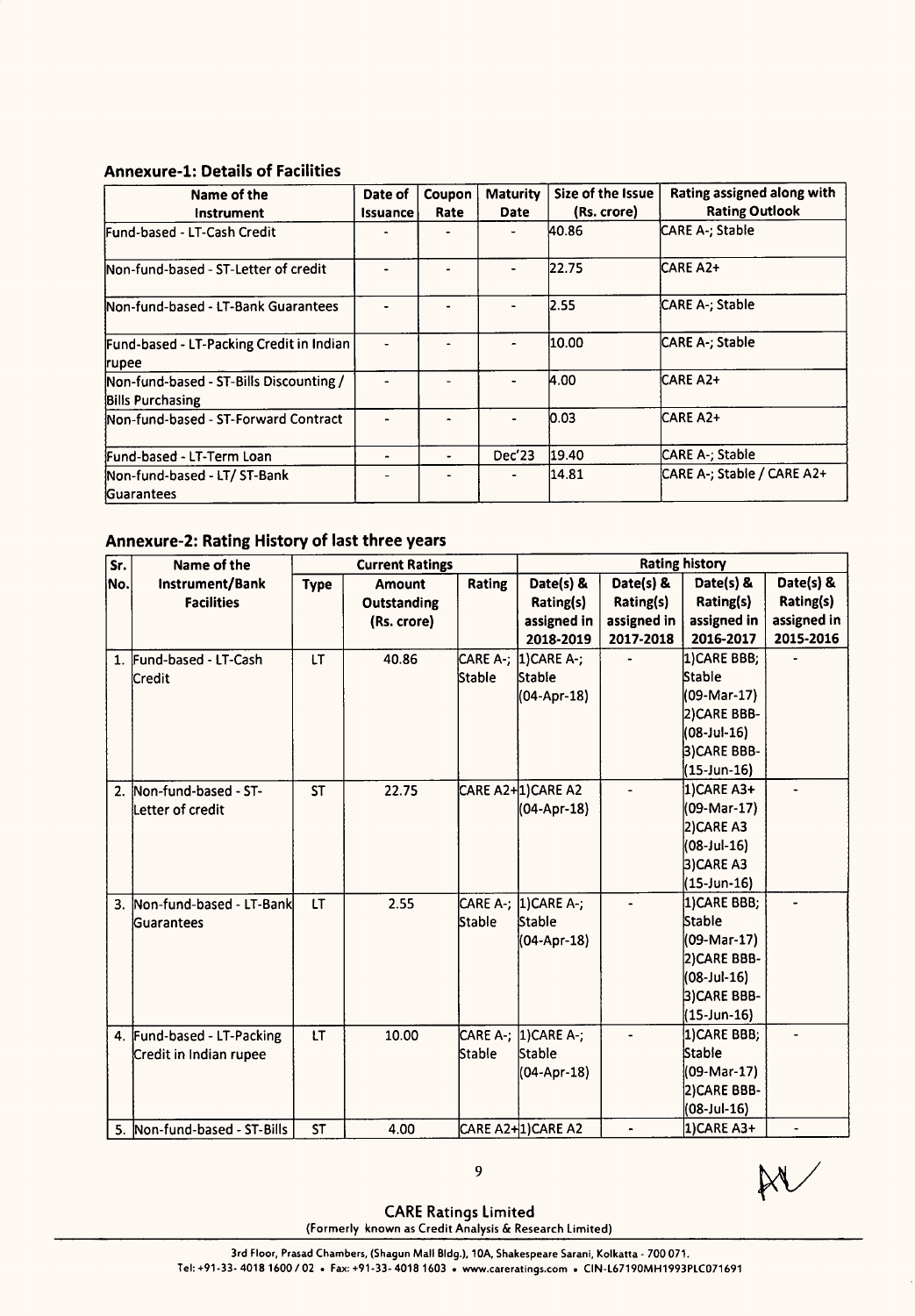|    | Discounting / Bills<br>Purchasing                     |           |       |               | (04-Apr-18)                                            | (09-Mar-17)<br>$2$ CARE A3<br>(08-Jul-16)                   |  |
|----|-------------------------------------------------------|-----------|-------|---------------|--------------------------------------------------------|-------------------------------------------------------------|--|
| 6. | Non-fund-based - ST-<br><b>Forward Contract</b>       | <b>ST</b> | 0.03  |               | CARE A2+1)CARE A2<br>(04-Apr-18)                       | $ 1$ )CARE A3+<br>(09-Mar-17)<br>$2$ CARE A3<br>(08-Jul-16) |  |
|    | 7. Fund-based - LT-Term<br>lLoan                      | LT        | 19.40 | <b>Stable</b> | CARE A-; [1] CARE A-;<br><b>Stable</b><br>(04-Apr-18)  | 1) CARE BBB;<br>Stable<br>(09-Mar-17)                       |  |
|    | 8. Non-fund-based - LT/ ST-<br><b>Bank Guarantees</b> | LT/ST     | 14.81 | Stable /      | CARE A-; [1] CARE A-;<br>Stable<br>CARE A2+(04-Apr-18) |                                                             |  |

#### Annexure-3: Details of Rated Facilities

# 1. Long-term facilities

# 1. A. Term loan

(Rs. Crore)

(Rs. Crore)

W

| Sr. No. | Lender                    | Rated<br><b>Amount</b> | <b>Remarks</b> | <b>Debt Repayment Terms</b>                                                                            |
|---------|---------------------------|------------------------|----------------|--------------------------------------------------------------------------------------------------------|
|         | <b>Yes Bank Limited</b>   | 10.50                  | Sanctioned     | Payable in 16 equal qtrly inst. after a<br>moratorium of 12 months from date of first<br>disbursement. |
| 2.      | <b>Yes Bank Limited</b>   | 1.40                   | Outstanding    | 20 equal quarterly installments from July<br>2015                                                      |
| 3.      | <b>ICICI Bank Limited</b> | 7.50                   | Outstanding    | quarterly installments from July<br><b>20</b><br>equal<br>2015                                         |
|         | <b>Total</b>              | 19.40                  |                |                                                                                                        |

# 1. 8. Fund Based limits

| Sr. No. | Name of Bank               |       | <b>Fund Based Limits</b> |                      |
|---------|----------------------------|-------|--------------------------|----------------------|
|         |                            | CC*   | PC*                      | Remarks              |
| ı.      | <b>State Bank of India</b> | 10.86 | 10.00                    |                      |
| 2.      | <b>Axis Bank Limited</b>   | 30.00 |                          | Sanctioned & Tied up |
|         | <b>Total</b>               | 40.86 | 10.00                    |                      |

\*CC=Cash credit; PC= Packaging Credit

# 1. C. Non-Fund Based limits

ŤΥ

|         |                            |                |                       | (Rs. Crore)          |
|---------|----------------------------|----------------|-----------------------|----------------------|
| Sr. No. | Name of Bank               |                | Non Fund Based Limits |                      |
|         |                            | BGs*<br>$\sim$ | LC*                   | Remarks              |
| ٠.      | <b>State Bank of India</b> | 2.55           |                       | Sanctioned & Tied up |
|         | Total                      | 2.55           | -                     |                      |

\*LC=Letter of Credit; BG=Bank guarantee

10